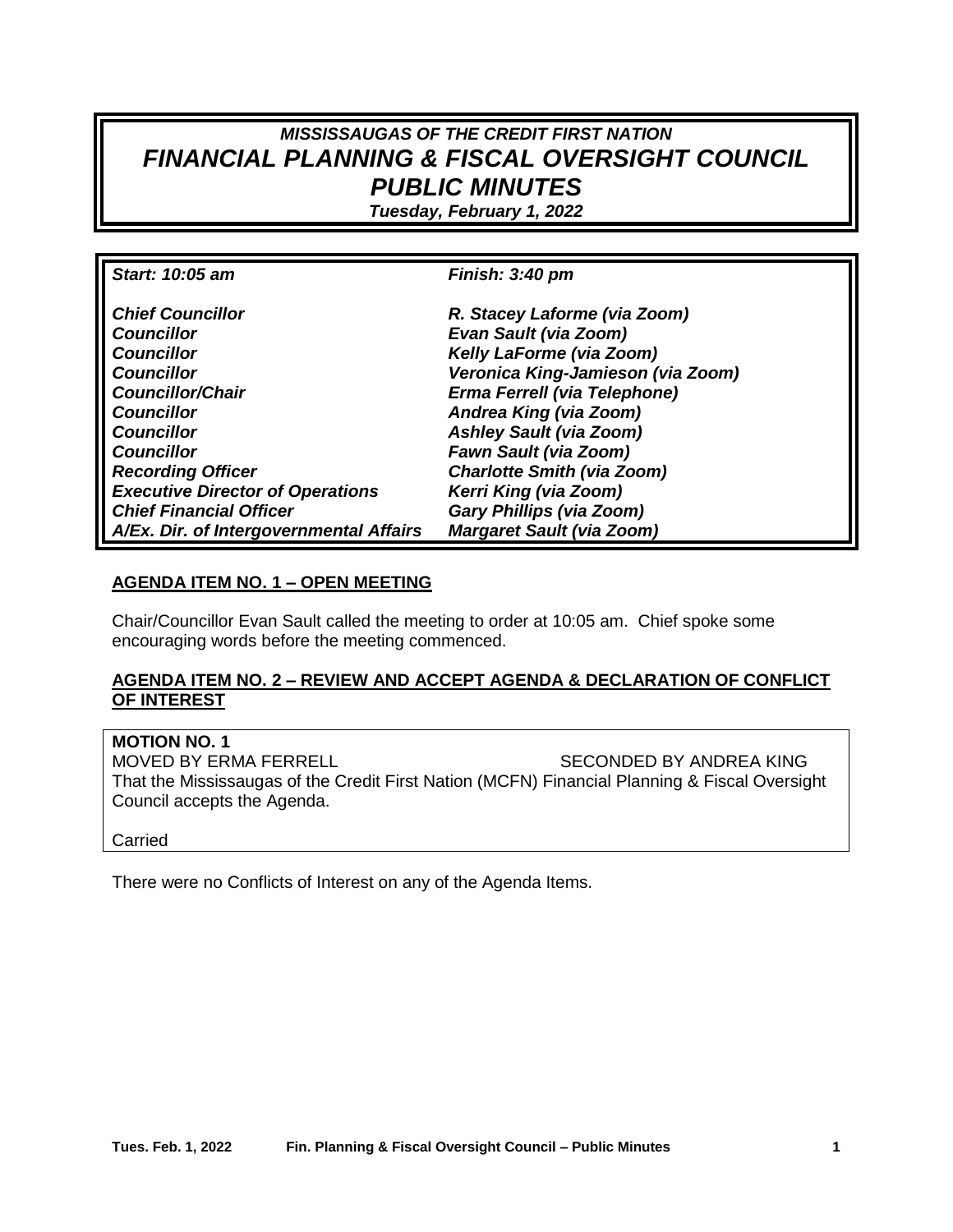## **AGENDA ITEM NO. 3 – REVIEW AND ACCEPT THE PUBLIC MINUTES OF THE FINANCIAL PLANNING & FISCAL OVERSIGHT COUNCIL MEETING DATED TUESDAY, JANUARY 4, 2022**

Page 4 – Motion No. 9 - Councillor EF questioned if Councillor Fawn Sault's name had been submitted for consideration the Indigenous Advisory Committee's Circle of Experts. A/COO – Executive Director of Operations answered yes.

Page 8 – Motion No. 14 – Chief was to partner with CKRZ regarding MCFN's COVID-19 updates. Chief informed that he called CKRZ five times and there was no answer.

## **MOTION NO. 2**

MOVED BY ERMA FERRELL SECONDED BY ANDREA KING That the Mississaugas of the Credit First Nation (MCFN) Financial Planning & Fiscal Oversight Council accepts the Public Minutes of the Financial Planning and Fiscal Oversight Council Meeting dated Tuesday, January 4, 2022.

Carried

## **AGENDA ITEM NO. 4 – MATTERS ARISING FROM COUNCIL MINUTES**

There were no Matters Arising from the Minutes.

Finance Director zoomed in at 10:25 am.

## **AGENDA ITEM NO. 5 – FINANCIAL STATEMENTS AS AT DECEMBER 31, 2021 (FINANCE DIRECTOR)**

Finance Director went through her Financial Statements page by page.

Councillor VKJ is requesting a list of all expenditures for the LSK Expansion Project. Finance Director will make them available.

Chief would like to know if the DOCA commitments are on the DOCA page as well. Chief also questioned which department would the LSK Expansion Project be tracked to. Finance Director answered that there are two Profit Centres for the LSK Expansion Project, and she will consolidate them and let everyone know.

Councillor VKJ is also requesting a breakdown of the Pillar Statements.

A/COO – Executive Director of Operations informed that there is approximately \$900,000.00 in COVID dollars that has to be used.

Finance Director will resend the NCVGB Statements for October 2021. Finance Director noted that the NCVGB Statements are two months behind.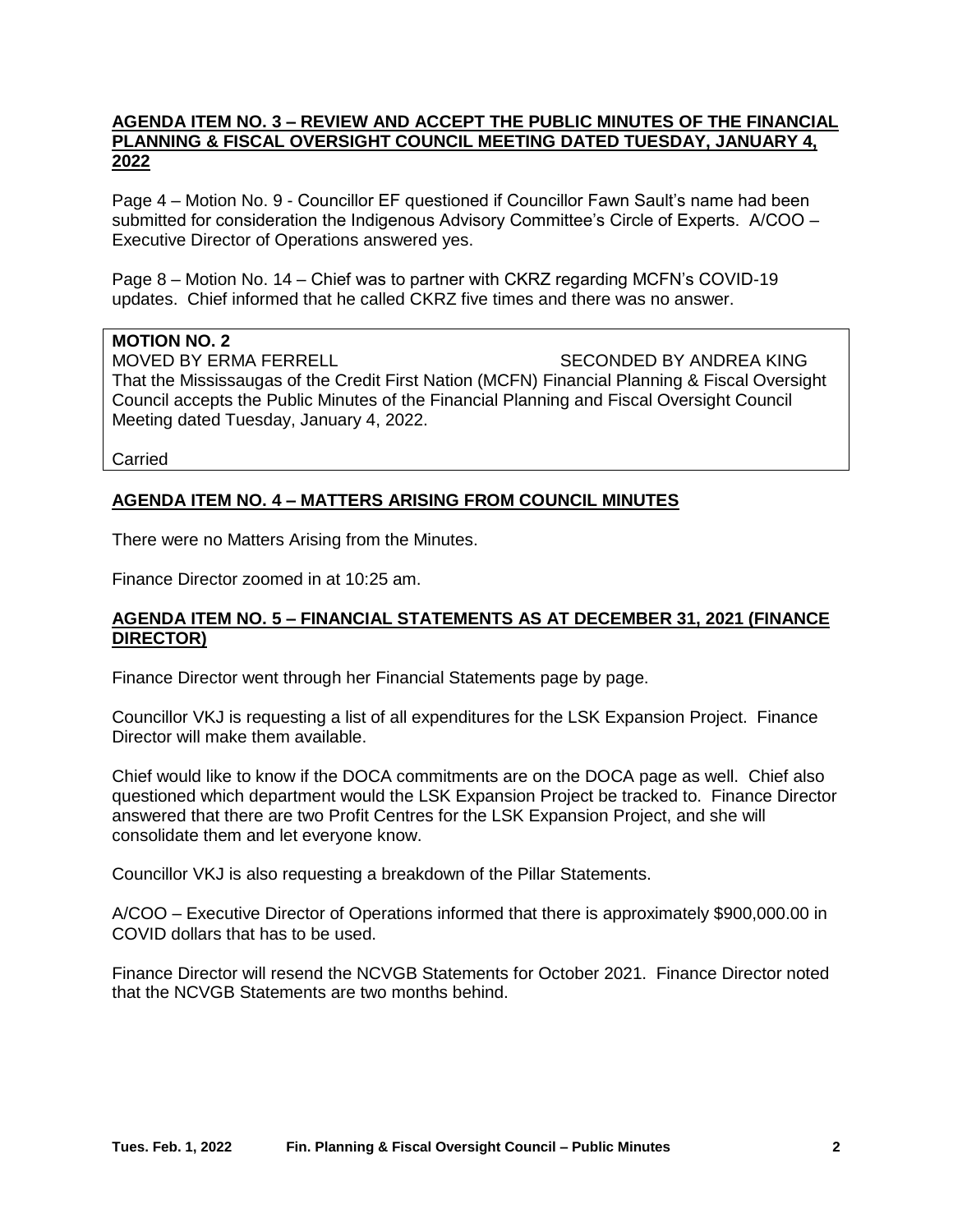## **MOTION NO. 3**

MOVED BY VERONICA KING-JAMIESON SECONDED BY ERMA FERRELL

That the Mississaugas of the Credit First Nation (MCFN) Financial Planning & Fiscal Oversight Council acknowledges the Financial Statements with the following edits and revisions:

- Councillor VKJ is requesting a list of all expenditures for the LSK Expansion Project;
- There are two Profit Centres for the LSK Expansion Project. Finance Director will consolidate and let Chief and Council know;
- Councillor VKJ is requesting a breakdown of the dollars for all the Pillars;
- Finance Director will resend an updated Statement of Operations for the NCVGB.

## Carried

Finance Director zoomed out at 11:10 am.

## **AGENDA ITEM NO. 6 – NIAGARA REINFORCEMENT LINE – FEBRUARY 2021 FINANCIAL REPORT (EF)**

Councillor EF noted in her Briefing Note that Jeffrey Smith/Hydro One Indigenous Partnerships Inc., Managing Director provided the Financial Statements for February 2021. The Financial Statements provide an update on MCFN's 5% equity investment. The revenue generated is sent directly to Peace Hills Trust to apply to the MCFN Toronto Purchase Trust to grow the Fund.

## **MOTION NO. 4** SECONDED BY VERONICS KING-JAMIESON That the Mississaugas of the Credit First Nation (MCFN) Financial Planning & Fiscal Oversight Council acknowledges receipt of the Niagara Reinforcement Line Financial Statements for February 2021 as information.

Carried 2<sup>nd</sup> Reading Waived

## **AGENDA ITEM NO. 7 – ETOBICOKE HISTORICAL SOCIETY (EF)**

Councillor EF noted in her Briefing Note that an email was received from Richard Jordan of the Etobicoke Historical Society.

The Etobicoke Historical Society is working on a new inscription to replace an old plaque that is currently in place in the Humber Valley area. Chief and Council have approved the wording for a new plaque to replace the old.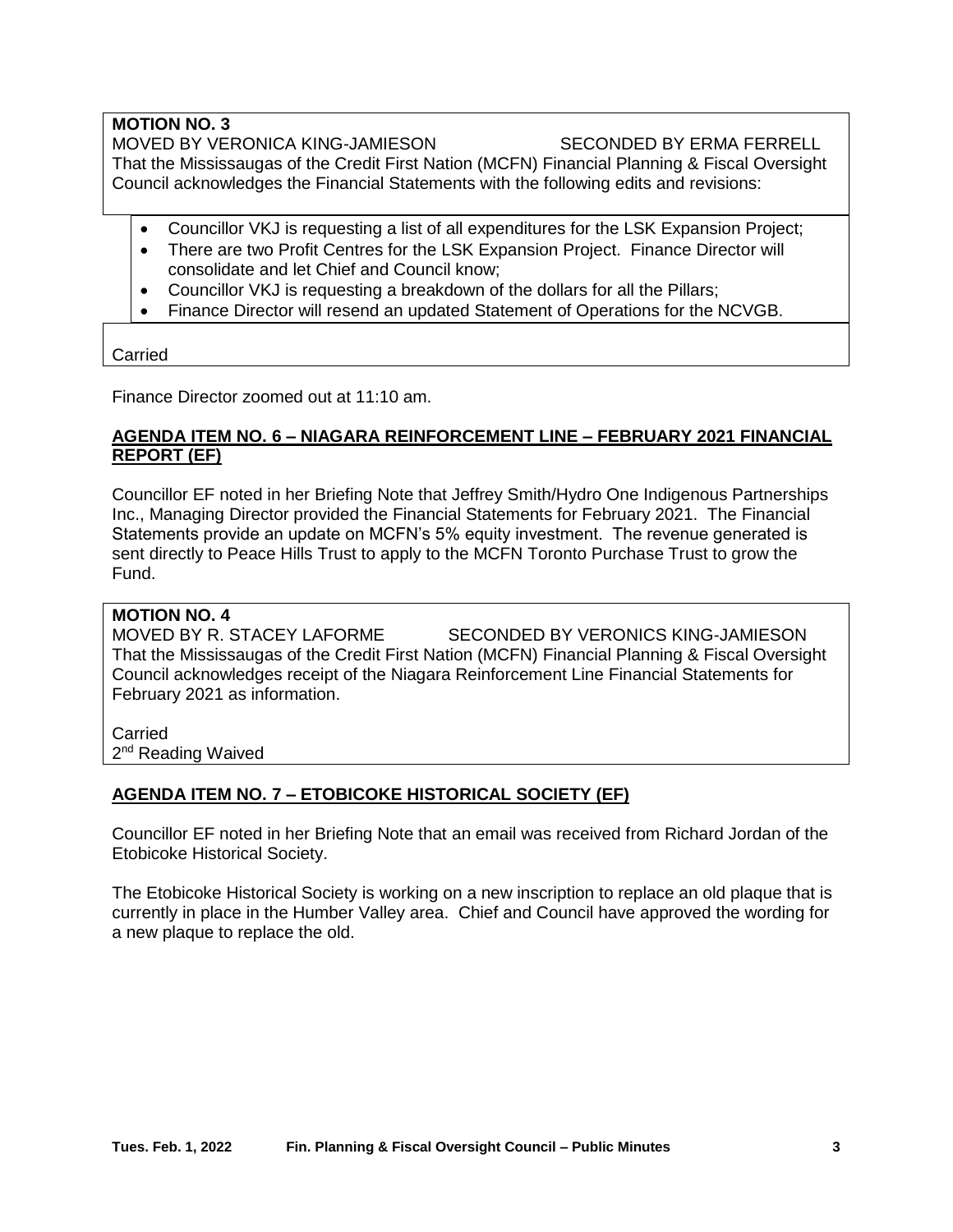**MOTION NO. 5** SECONDED BY VERONICA KING-JAMIESON That the Mississaugas of the Credit First Nation (MCFN) Financial Planning & Fiscal Oversight Council approves the translation provided by Mary Taylor from the Curve Lake First Nation, for the new inscription for the replacement plaque at the Humber Valley. The plaque is being provided by the Etobicoke Historical Society.

Below is the English and Ojibwe Translation:

## **English**

Over thousands of years, the Humber and its valley provided Indigenous peoples – the Wendat (Huron), the Onondowagah (Seneca) and the Mississaugas of the Credit among others – with water, food and shelter, and with means for travel and trade via the Toronto Passage. French explorers and traders made good use of this route and the Humber River provided a source of power for the settlers who followed. Today the Humber valley affords much-needed recreation space for our city. Remember its history. Protect its future.

## **Ojibwe**

Waashme mdaaswak mnik, iw Humber ge iw baasaagmigak -giw yak Wengdat (Huron), ge giw Onondodwagh(Seneca) minwaa ge giw Mississaugas of the Credit minwaa naanind wgii aabjittonaawaa ji yaamwaad nbi,miijim ge wiigwaaman minwaa ge wgii aabjittonaawaa ji zhaang ji meshtoonaagewaad odi Toronto baashkiiigaa. Wemtaagoozhwag ge giw e meshtoonwaadwaad ge wiinwaa wgii aabjitoonaawaa iw baashkiigaagak. Nogoom dash Humber baashkiigaa wdaadawendaanaawaa aki gi aabjittowaad goji ji yaamgak daazhiikewgamgong odi odena. Wnendgegon gaazhi bemaadziyang. gnawendidaa ge ezhiwebak.

Mary Taylor/Curve Lake First Nation/Language Speaker

## Carried 2<sup>nd</sup> Reading Waived

## **AGENDA ITEM NO. 8 – ARTIFACTS – IMPERIAL OIL PIPELINE REPLACEMENT – WATERDOWN TO FINCH PROJECT (EF)**

Councillor EF noted in her Briefing Note that in 2021 Matthew Beaudoin/Archaeologist Timmins Martelle Heritage Consultants, contacted the MCFN on a partial collection of artifacts from an Imperial Oil Project in the Waterdown to Finch area.

Mr. Beaudoin has possession of the partial collection in London, and is seeking direction on where to house the collection; in London, Hamilton or transferred to another location

The artifact collection is not clearly identified as to which First Nation is the rightful owner. Mr. Beaudoin informed the MCFN, the following First Nation groups are to be contacted to agree on where the artifacts are to be housed: (a) the Six Nations of the Grand River, (b) HDI, (c) the Huron-Wendat and (d) the MCFN.

Mr. Beaudoin was going to contact all four groups to come together for a zoom meeting, but he has since become uncomfortable in doing so.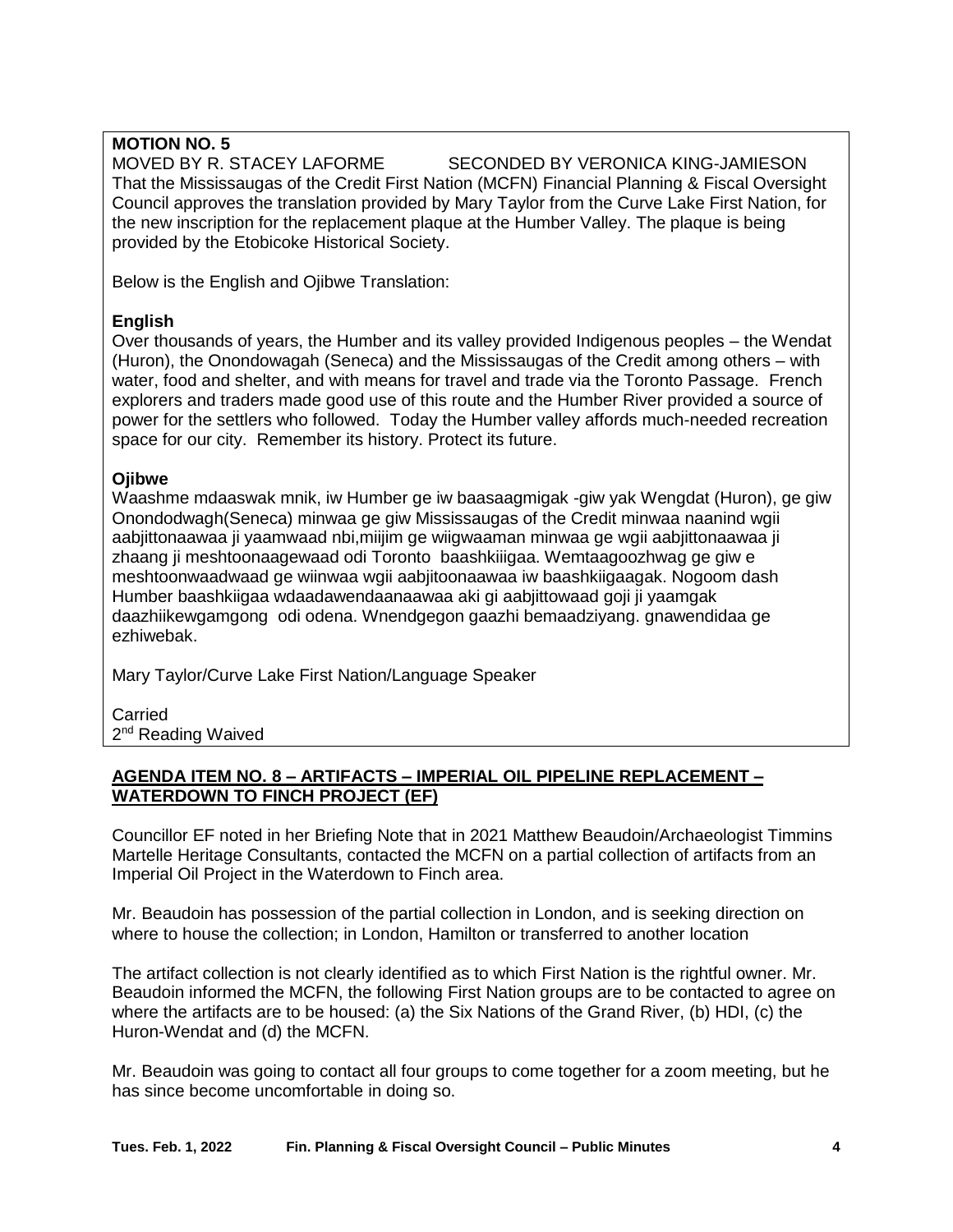A zoom meeting was arranged with Scott Martin/McMaster Storage Facility. Mr. Martin would like the MCFN to consider signing a Memorandum of Understanding (MOU), with McMaster to house all MCFN artifacts collections at the McMaster facility. An MOU would stipulate the collections owned by the MCFN could be housed at the McMaster facility and would be accessible to the MCFN for future viewing. The MOU would further stipulate any and all MCFN artifact collections housed at the McMaster facility would be transferred an MCFN storage facility in the future. The MOU would clearly state the McMaster facility is the steward of the collection and not the owner.

The MCFN Artifacts Committee is also recommending a letter signed by Chief R. Stacey Laforme be sent to Matthew Beaudoin that we are currently considering the partial collection be transferred to the McMaster facility in Hamilton.

Time is running out on having any funding assistance available for the transfer of the partial artifacts collection.

### **MOTION NO. 6**

MOVED BY R. STACEY LAFORME SECONDED BY ANDREA KING That the Mississaugas of the Credit First Nation (MCFN) Financial Planning & Fiscal Oversight Council approve the MCFN Artifacts Committee's recommendations:

- 1. Councillor Erma Ferrell is to reach out to Matthew Beaudoin/Archeologist Timmins Martelle Heritage Assessments, to assist in arranging a meeting with, the Six Nations of the Grand River, HDI, the Huron-Wendat and the MCFN, to decide where the partial artifacts collection from the Imperial Oil project in the Waterdown to Finch Area.
- 2. The MCFN Chief and Council direct the MCFN Artifacts committee to continue discussions with Scott Martin of the McMaster storage facility to create a Memorandum of Understanding to house MCFN artifact collections, until the MCFN have their own storage facility.
- 3. Chief R. Stacey Laforme will send a letter to Matthew Beaudoin the MCFN are considering the artifacts storage facility at McMaster in Hamilton is to be considered for future storage of MCFN artifacts until MCFN has their own facility.

Carried 2<sup>nd</sup> Reading Waived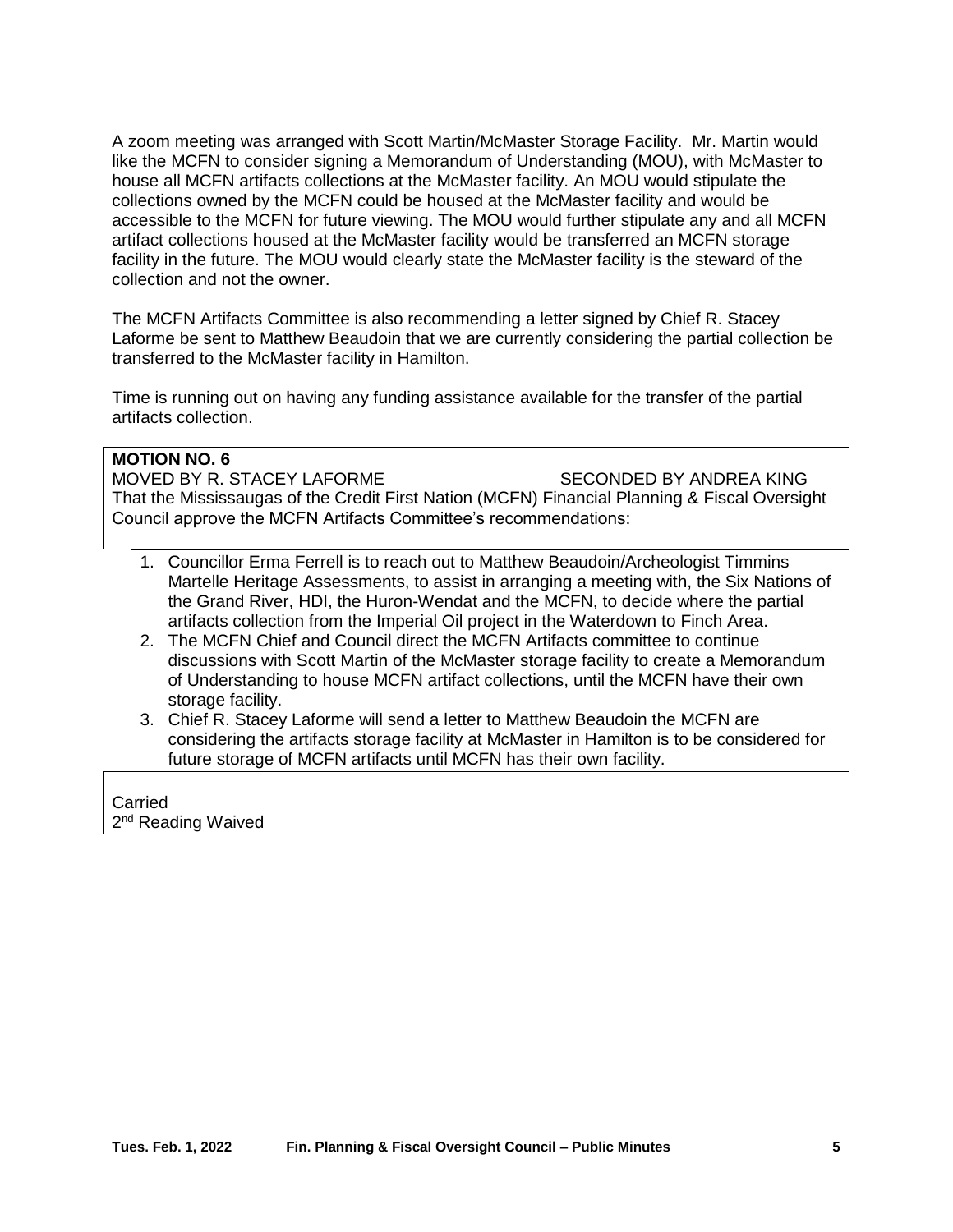## **AGENDA ITEM NO. 9 – REV. PETER JONES – ARTIFACTS COLLECTION – BANDOLIER BAG (EF)**

Councillor EF noted in her Briefing Note that the Rev. Peter Jones' Bandolier Bag is being housed at the Metropolitan Museum of Art in New York City, NY, USA.

The Artifacts Committee met on Thursday, January 27, 2022, and have agreed that this is a project they would like to pursue, that is, have the Bandolier Bag returned to the MCFN. Therefore, the Artifacts Committee is seeking permission from Council to begin proceeding in this direction. Further, the Artifacts Committee is seeking permission to purchase a secure display cabinet for the Community Centre and put the Bandolier Bag in that.

A/Director of Intergovernmental Affairs noted that a picture was stolen from the Community Centre, and a pipe of Rev. Peter Jones is housed at the Woodland Cultural Centre. She also suggested that perhaps a replica of the Bandolier Bag could be made.

#### **DIRECTION NO. 1**

That the Mississaugas of the Credit First Nation (MCFN) Financial Planning & Fiscal Oversight Council directs Councillor Erma Ferrell to do the following:

- 1. The MCFN Artifacts Committee will pursue the necessary steps to have Rev. Peter Jones Bandolier Bag repatriated to the MCFN, from the Metropolitan Museum in New York City, N.Y., U.S.A.
- 2. The MCFN Artifacts Committee will source an appropriate secure cabinet to house Rev. Peter Jones Bandolier Bag at the MCFN Community Centre.

And Further: The MCFN Artifacts Committee will provide the MCFN Chief and Council with costs associated with the repatriation and the purchase of a cabinet, prior to proceeding any further.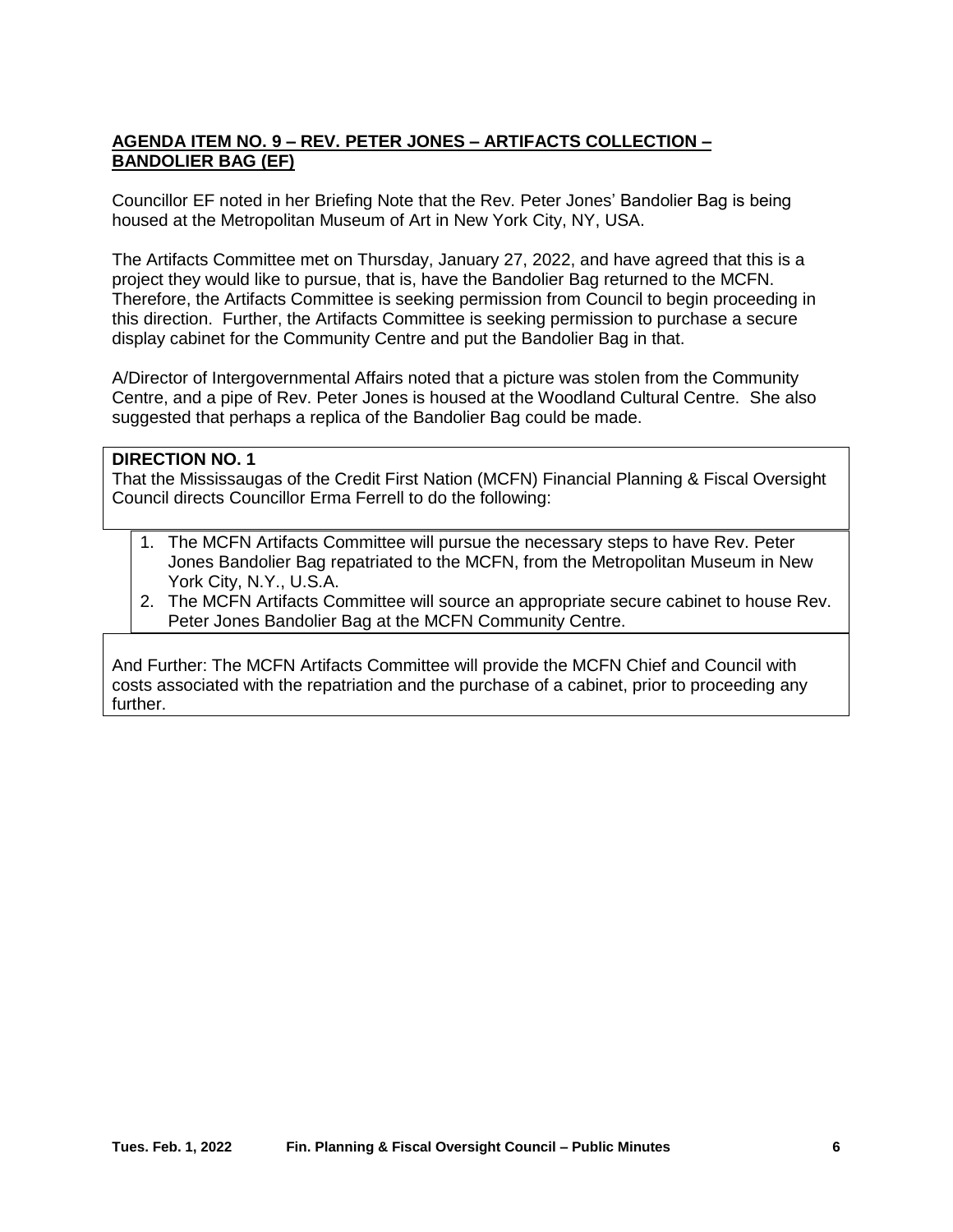## **AGENDA ITEM NO. 10 – FIRST NATIONS WITH SCHOOLS COLLECTIVE (FNWSC) (VKJ)**

Councillor VKJ is seeking approval for the following Motion:

## **MOTION NO. 7**

#### MOVED BY ANDREA KING SECONDED BY ERMA FERRELL

That the Mississaugas of the Credit First Nation (MCFN) Financial Planning & Fiscal Oversight Council approve the following two (2) documents for the First Nation with School Collective:

- 1. 9 page document from strategy corp StrategyCorp Inc. ("StrategyCorp" or "SCI") is pleased to provide the First Nations with Schools Collective ("FNWSC" or "Client") with management consulting services related to the development of a rights-based education system that is appropriately funded by the Government of Canada.
- 2. Regional Education Agreements–Proposed Budget 2021-2022 (5 page deck) \$222,360.67 which includes that the EFFRG offer revised contracts to StrategyCorp Inc. (Gabriel Sekaly), LearnFirst Consulting (Neil Debassige) and Chignecto Consulting Group Inc. (Gerry Kerr) based on REA budget limits.

**Carried** 2<sup>nd</sup> Reading Waived

## **AGENDA ITEM NO. 10a) – LETTER OF SUPPORT FOR FIRST NATIONS WITH SCHOOLS COLLECTIVE (FNWSC) SUBMISSION TO THE MINISTRY OF JUSTICE CALL FOR PROPOSALS CONSULTATION, COOPERATION AND ENGAGEMENT ON AN ACTION PLAN TO ACHIEVE THE OBJECTIVES OF THE UNITED DECLARATION ON THE RIGHTS OF INDIGENOUS PEOPLES ACT (UNDRIPA) 2022-2023**

## **MOTION NO. 8**

MOVED BY R. STACEY LAFORME SECONDED BY ANDREA KING That the Mississaugas of the Credit First Nation (MCFN) Financial Planning & Fiscal Oversight Council hereby approves the signing of the Letter in Support of the Call for Proposals by the Mississaugas of the Credit First Nation's Chief.

Carried 2<sup>nd</sup> Reading Waived

### **AGENDA ITEM NO. 11 – PROJECT UPDATE HIGHWAY 401 WESTBOUND PAVEMENT REHABILITATION/SIMCOE STREET BRIDGE & ALBERT STREET BRIDGE REPLACEMENTS; DETAIL DESIGN & CLASS ENVIRONMENTAL STUDY G.W.P. 2164-19- 00 (VKJ)**

Councillor Fawn Sault will take this item to DOCA. This item will come back to the Council Table once the DOCA office has had a chance to review it.

## **AGENDA ITEM NO. 12 – SMALL'S CREEK – FOLLOW-UP (KK)**

## **DIRECTION NO. 2**